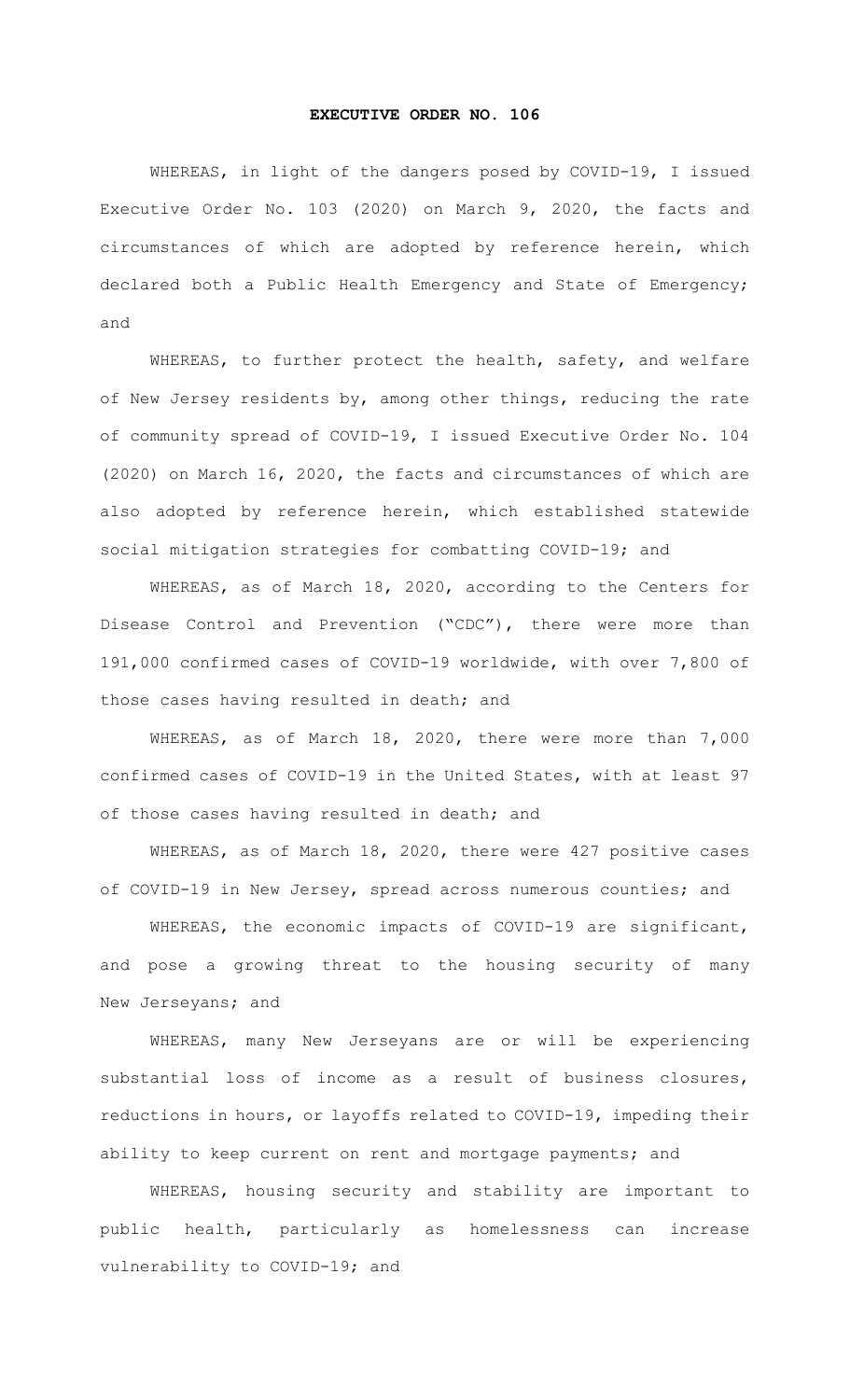WHEREAS, removals of residents pursuant to evictions or foreclosure proceedings can increase the risk to those residents of contracting COVID-19, which in turn increases the risks to the rest of society and endangers public health; and

WHEREAS, in recognition of this danger, the U.S. Department of Housing and Urban Development, Fannie Mae, and Freddie Mac announced the suspension of all evictions and foreclosures for the next 60 days; and

WHEREAS, Assemblymembers Angela McKnight, Holly Schepisi, and Benjie Wimberly and Senators Joseph Cryan and Nellie Pou have rapidly responded to these concerns by sponsoring Assembly Bill No. 3859 and Senate Bill No. 2276, which address this issue by explicitly providing that during a Public Health Emergency or State of Emergency, the Governor shall have the authority to issue an executive order declaring a moratorium on removing individuals from residential property as a result of an eviction or foreclosure proceeding; and

WHEREAS, the Administrative Office of the Courts also provided helpful guidance as the bill moved through the legislative process; and

WHEREAS, the swift action by the Legislature to pass Assembly Bill No. 3859 and Senate Bill No. 2276, working in collaboration with the Administrative Office of the Courts and my Administration, exemplifies the critical importance of effective coordination among all three branches of government in addressing emergency situations; and

WHEREAS, earlier today, I immediately signed the residential eviction and foreclosure moratorium legislation into law as soon as it passed both Houses of the Legislature, to exercise as

2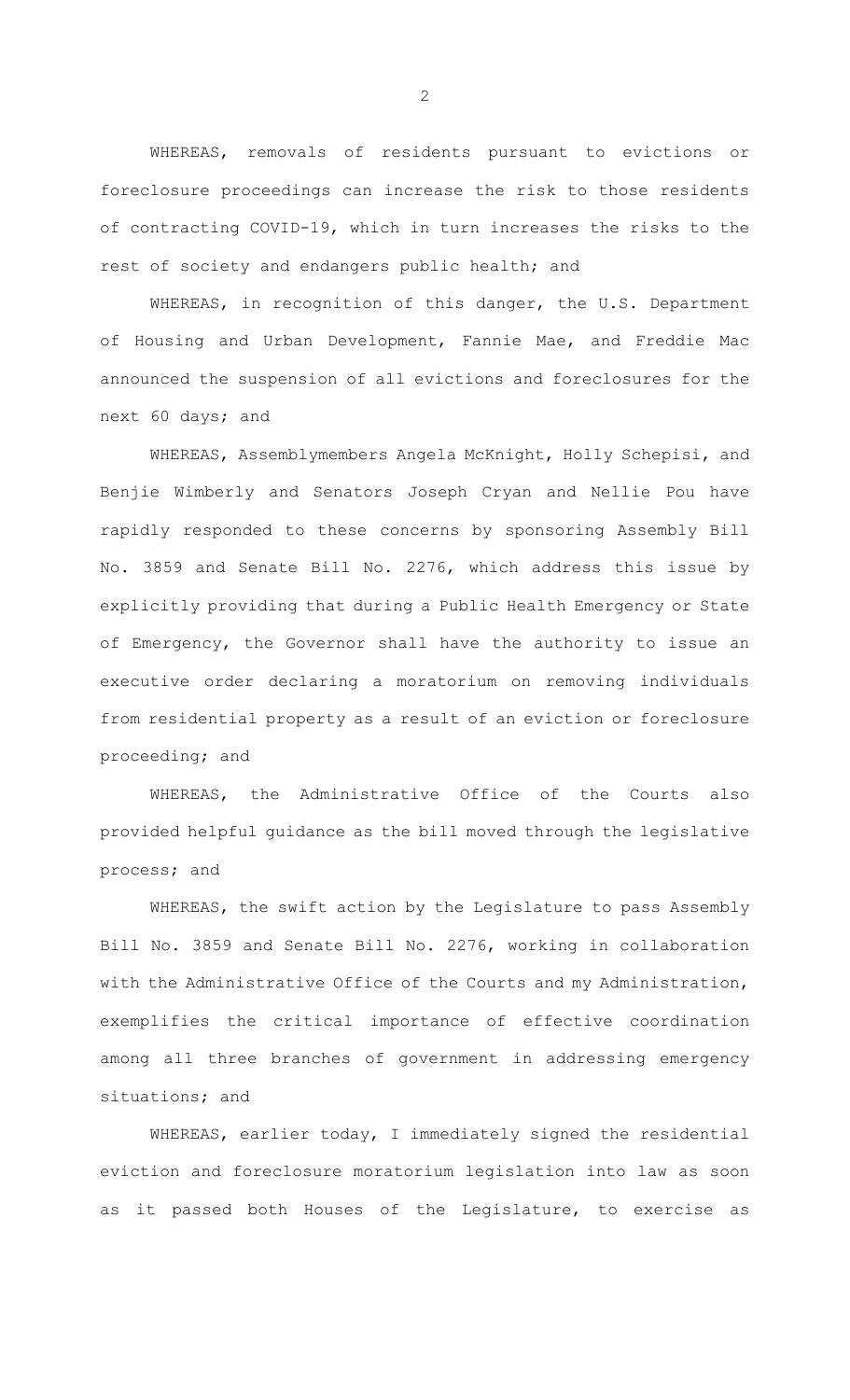expeditiously as possible the authority provided by the Legislature to protect our residents in this critical time;

NOW, THEREFORE, I, PHILIP D. MURPHY, Governor of the State of New Jersey, by virtue of the authority vested in me by the Constitution and by the Statutes of this State, do hereby ORDER and DIRECT:

1. Any lessee, tenant, homeowner or any other person shall not be removed from a residential property as the result of an eviction or foreclosure proceeding.

2. While eviction and foreclosure proceedings may be initiated or continued during the time this Order is in effect, enforcement of all judgments for possession, warrants of removal, and writs of possession shall be stayed while this Order is in effect, unless the court determines on its own motion or motion of the parties that enforcement is necessary in the interest of justice. This Order does not affect any schedule of rent that is due.

3. Sheriffs, court officers, and their agents shall refrain from acting to remove individuals from residential properties through the eviction or foreclosure processes during the time this Order is in effect, unless the court determines on its own motion or motion of the parties that enforcement is necessary in the interest of justice.

4. For the purpose of this Order, "residential property" means any property rented or owned for residential purposes, including, but not limited to, any house, building, mobile home or land in a mobile home park, or tenement leased for residential purposes, but shall not include any hotel, motel, or other guest house, or part thereof, rented to a transient guest or seasonal tenant, or a residential health care facility. The State Director

3